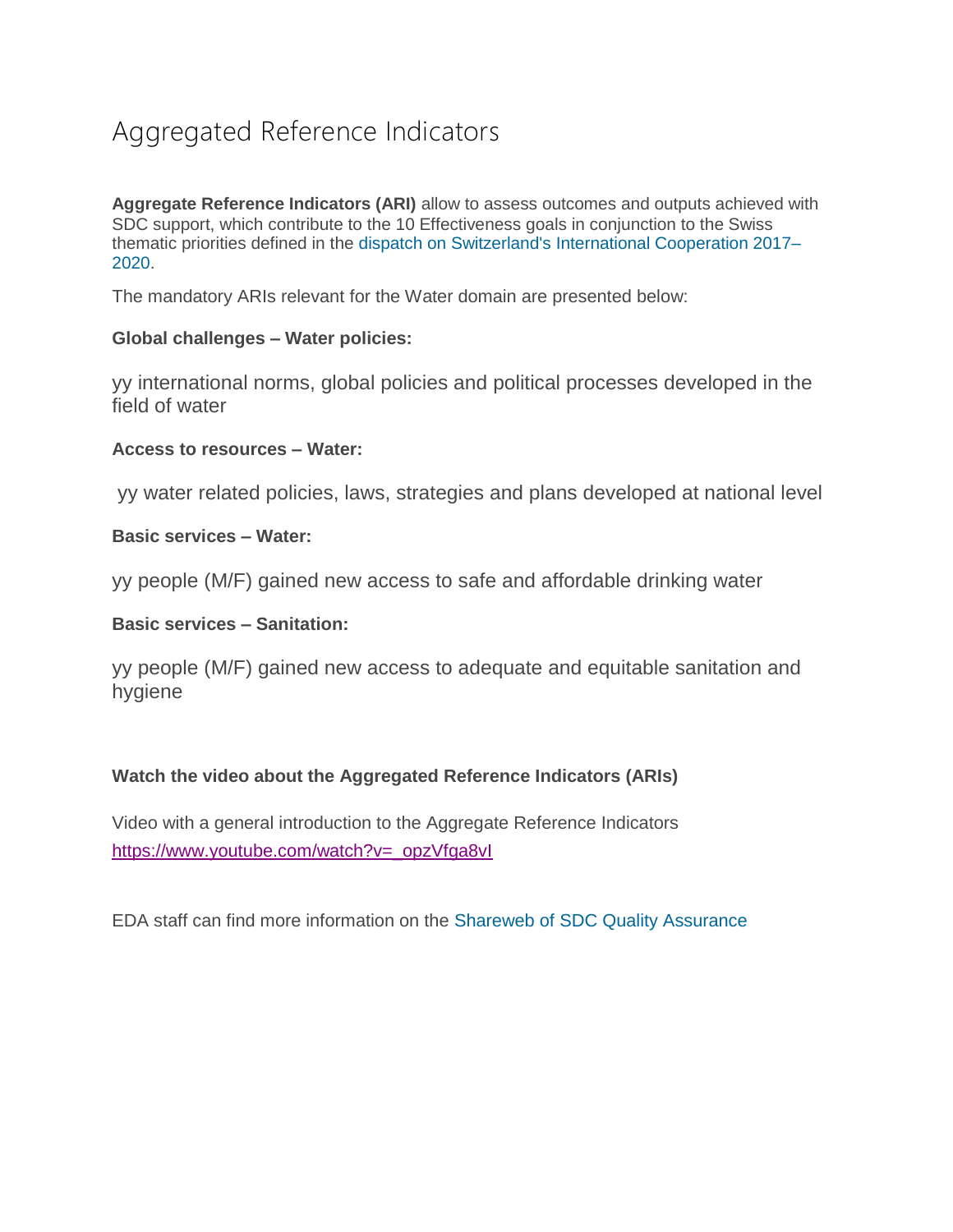# *W1*

#### *Global challenges – Water policies*

*yy international norms, global policies and political processes developed in the field of water*

| Priority theme of Dispatch 2017-2020                                       | Water                                                                                                                                                                                                                                                                             |
|----------------------------------------------------------------------------|-----------------------------------------------------------------------------------------------------------------------------------------------------------------------------------------------------------------------------------------------------------------------------------|
| Definition (description, specification, quali-<br>fication)                | In the field of water, the following policy areas are cov-<br>ered by this indicator:                                                                                                                                                                                             |
|                                                                            | <b>Integrated Water Resource Management</b><br>(IWRM);                                                                                                                                                                                                                            |
|                                                                            | Human Right to Water;                                                                                                                                                                                                                                                             |
|                                                                            | Universal access to safe water and adequate<br>sanitation;                                                                                                                                                                                                                        |
|                                                                            | Water quality, water efficiency;                                                                                                                                                                                                                                                  |
|                                                                            | Global knowledge networks to promote coop-<br>eration and shared learning on good practices<br>in integrated water resource management and<br>WASH, fostering nexus to other core themes<br>such as climate change resilient food produc-<br>tion and private sector development. |
| <b>Measurements</b>                                                        |                                                                                                                                                                                                                                                                                   |
| <b>Measuring unit 1</b>                                                    | yy international norms, global policies and political<br>processes developed in the field of water                                                                                                                                                                                |
| Observation period                                                         | To be specified in the Annual report                                                                                                                                                                                                                                              |
| Countries covered (for global, regional<br>and NGO programmes)             | To be specified in the Annual report                                                                                                                                                                                                                                              |
| Disaggregation of personalised data e.g.<br>by gender or by poverty status | None                                                                                                                                                                                                                                                                              |
| Data source - where do we find data?                                       | Annual reports Global Programmes                                                                                                                                                                                                                                                  |
|                                                                            | (eventually Annual reports COOF)                                                                                                                                                                                                                                                  |
| Data collection method - how do we col-<br>lect data?                      | <b>Monitoring Global Programme</b>                                                                                                                                                                                                                                                |
| Responsibility - who collects data?                                        | <b>Respective Global Programmes</b>                                                                                                                                                                                                                                               |
| Possible messages directed to the public                                   |                                                                                                                                                                                                                                                                                   |

*Global pressure on freshwater resources is rising due to increasing demand. One of the challenges of the 21st century is to manage this vital resource and ensure an equitable distribution of water that promotes development. In 20zz, the SDC contributed to the development of yy international norms, global policies and political processes in the field of water. Thereby the SDC also contributes to the achievement of the sustainable development goals.*

| Links to Dispatch 2017-202 and SDGs |                                                                                                                                                                                                                                                                                                                                                                                                                                                     |
|-------------------------------------|-----------------------------------------------------------------------------------------------------------------------------------------------------------------------------------------------------------------------------------------------------------------------------------------------------------------------------------------------------------------------------------------------------------------------------------------------------|
| <b>Effectiveness Goal EG</b>        | <b>EG 1 Global Challenges</b>                                                                                                                                                                                                                                                                                                                                                                                                                       |
| (Wirkungsziel WZ)                   | Switzerland contributes to the development of the UN<br>system, the development banks as well as other global<br>funds and networks - in order to promote the Sustaina-<br>ble Development Goals, the Agenda 2030 and react to<br>the global challenges related to climate change, water<br>management, public health, food security and migra-<br>tion, taking into account that national and international<br>agenda shall complement each other. |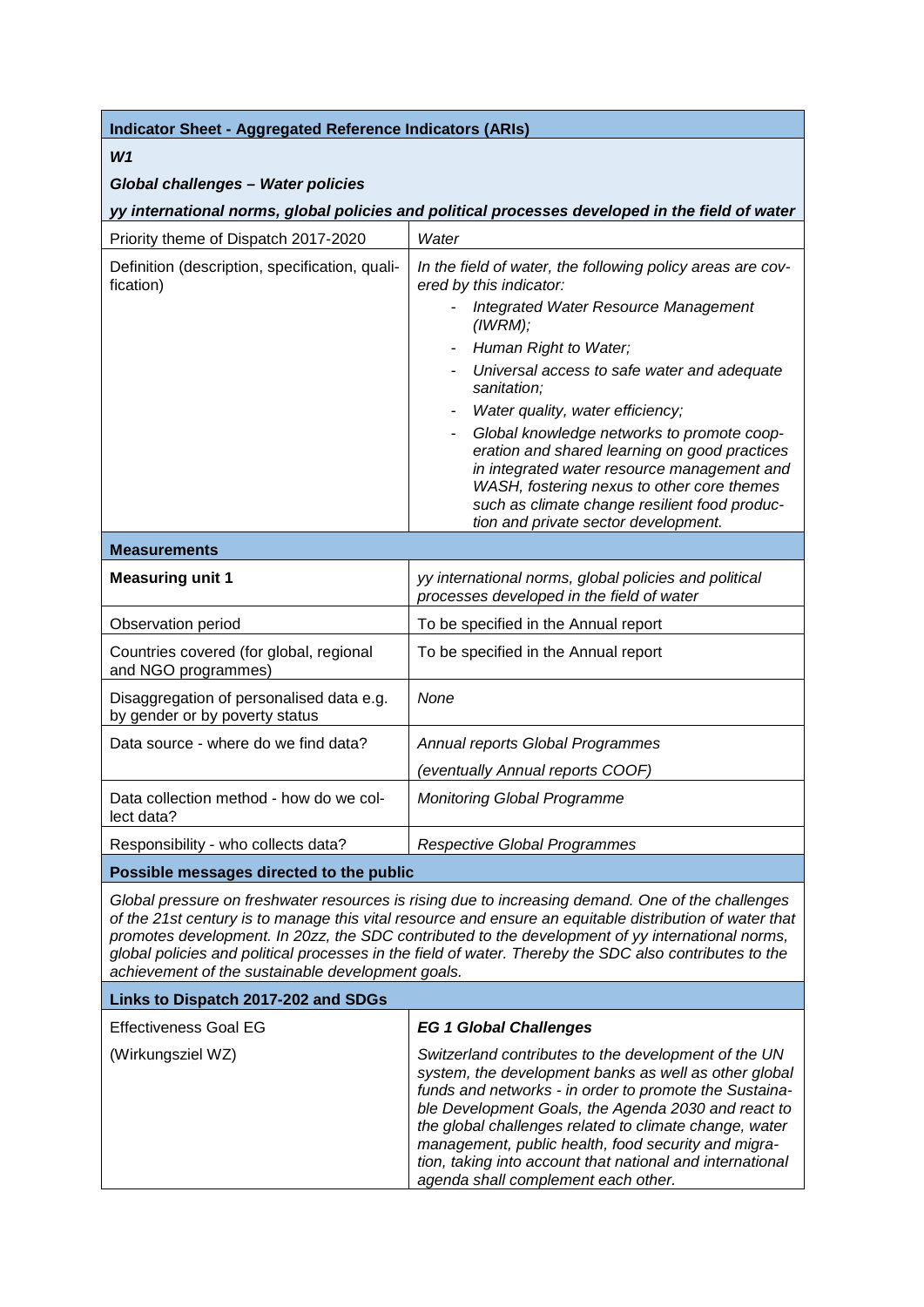| Field of observation              | 1.1 Contribution (selective) to the definition of norms,<br>global policies and political processes in the thematic<br>fields of climate change, water, health, food security as<br>well as migration and development. |
|-----------------------------------|------------------------------------------------------------------------------------------------------------------------------------------------------------------------------------------------------------------------|
| Links to SDG Targets & Indicators | SDG 6.3, 6.4, 6.5 and 6.6                                                                                                                                                                                              |
| <b>Thematic responsibility</b>    | <b>Focal Point Water</b>                                                                                                                                                                                               |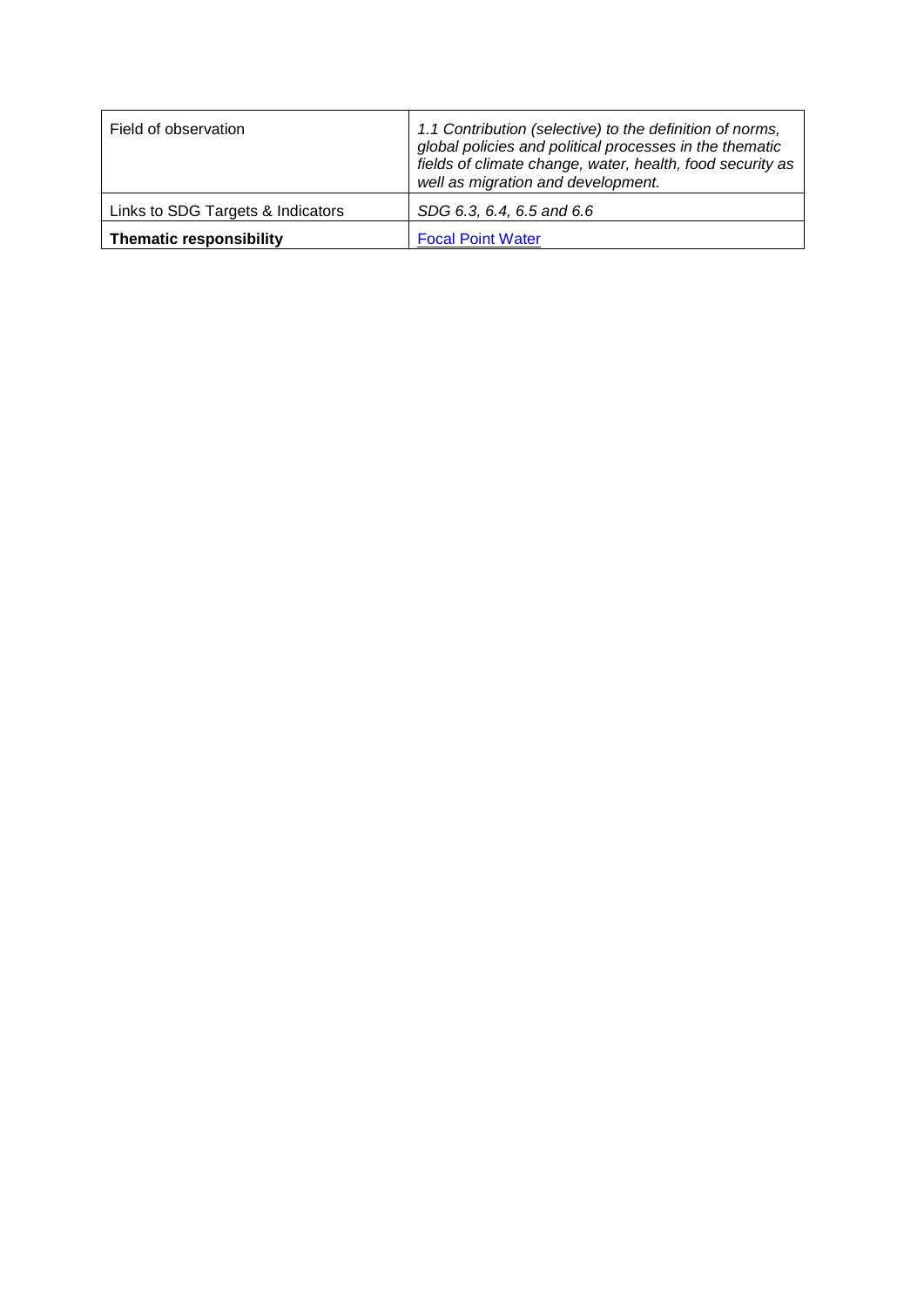## *W2*

### *Access to resources – Water*

#### *yy water related policies, laws, strategies and plans developed at national level*

| Priority theme of Dispatch 2017-2020                                       | Water                                                                                                                                                          |
|----------------------------------------------------------------------------|----------------------------------------------------------------------------------------------------------------------------------------------------------------|
| Definition (description, specification,<br>qualification)                  | Water: Policies, laws, strategies and plans related to<br>access to drinking water, sanitation and hygiene, Inte-<br>grated Water Resources Management (IWRM). |
| <b>Measurements</b>                                                        |                                                                                                                                                                |
| <b>Measuring unit 1</b>                                                    | yy water related policies, laws, strategies and plans<br>developed at national level                                                                           |
| Observation period                                                         | To be specified in the Annual report                                                                                                                           |
| Countries covered (for global, regional<br>and NGO programmes)             | To be specified in the Annual report                                                                                                                           |
| Disaggregation of personalised data e.g.<br>by gender or by poverty status | Disaggregation by key theme                                                                                                                                    |
| Data source - where do we find data?                                       | Annual Report Global Programmes and Annual Report<br>COOF                                                                                                      |
| Data collection method - how do we col-<br>lect data?                      | <b>SDC Monitoring</b>                                                                                                                                          |
| Responsibility - who collects data?                                        | <b>Global Programmes and COOF</b>                                                                                                                              |
| Possible messages directed to the public                                   |                                                                                                                                                                |

*Sustainable and equitable access to natural resources is a fundamental human right and therefore at the core of Swiss development cooperation.* 

*In 20zz, Switzerland contributed to the development of yy policies, laws, strategies and plans in the water sector in xx countries. Thereby Switzerland contributed substantially to meeting major challenges, such as access to drinking water, sanitation and hygiene as well as integrated water resources management.*

| Links to Dispatch 2017-202 and SDGs |                                                                                                                                                                                                                                                                                                                                                            |
|-------------------------------------|------------------------------------------------------------------------------------------------------------------------------------------------------------------------------------------------------------------------------------------------------------------------------------------------------------------------------------------------------------|
| <b>Effectiveness Goal EG</b>        | <b>EG 3 Basic services</b>                                                                                                                                                                                                                                                                                                                                 |
| (Wirkungsziel WZ)                   | The SDC supports sustainable access to resources, as<br>well as basic services and supply in the areas of<br>health, water, sanitation, food and education; moreover<br>it contributes to sustainable resource management. In<br>regard to its principal beneficiaries, the SDC gives<br>particular attention to gender equality and vulnerable<br>groups. |
| Field of observation                | Contribution to the development and to the implemen-<br>tation of public policies in the field of sustainable and<br>equitable access to and management of natural re-<br>sources - namely water, land, forest, biodiversity, min-<br>eral and energy resources.                                                                                           |
| Links to SDG Targets & Indicators   | SDG 6.5/6.6/6.a/6.b                                                                                                                                                                                                                                                                                                                                        |
| <b>Thematic responsibility</b>      | <b>Focal Point Water</b>                                                                                                                                                                                                                                                                                                                                   |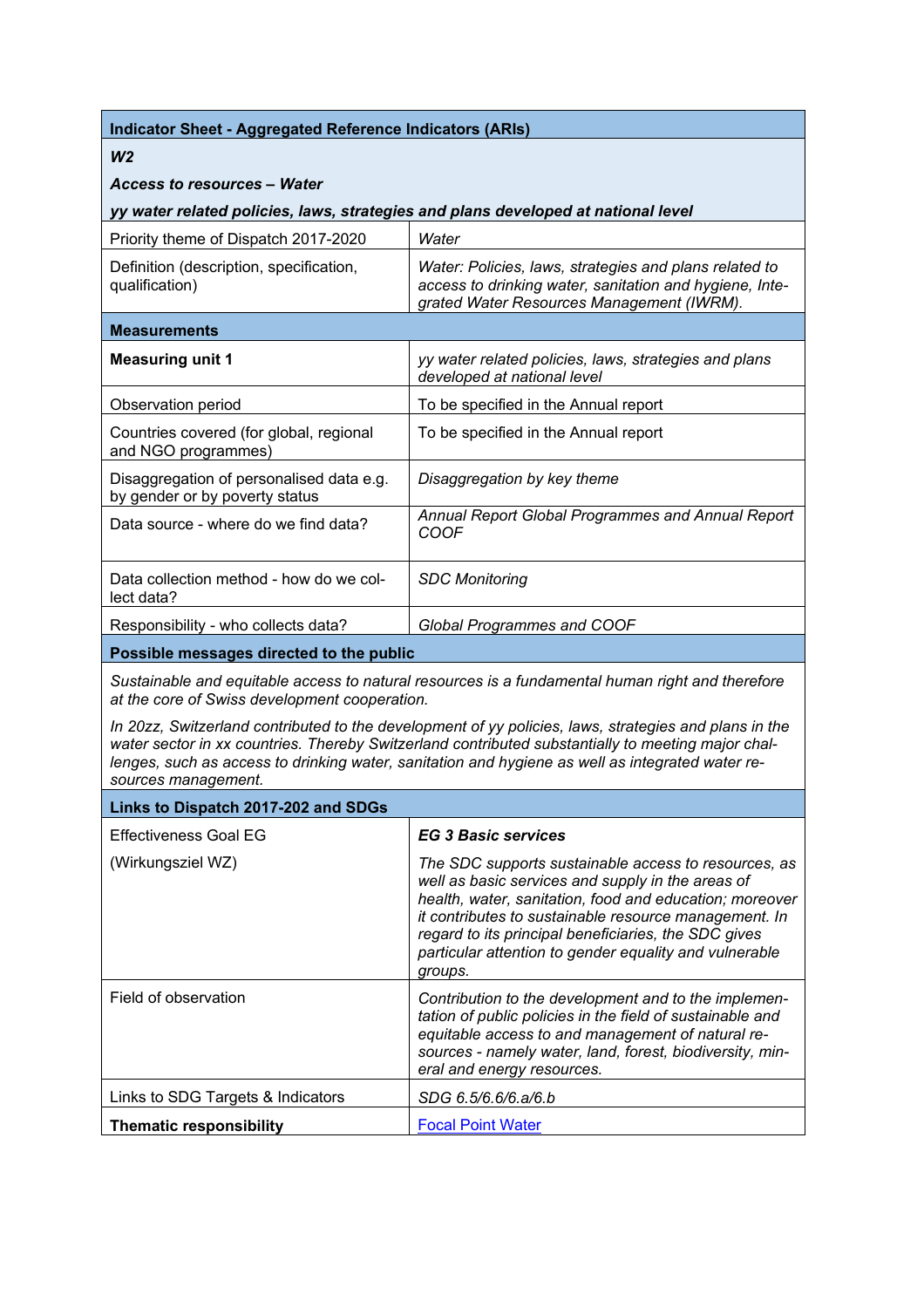#### *W3*

# *Basic services – Water*

*yy people (M/F) gained new access to safe and affordable drinking water*

| Priority theme of Dispatch 2017-2020                                       | Water                                                                                                                                                                                                                                                                                                                                                                                                                                                                          |
|----------------------------------------------------------------------------|--------------------------------------------------------------------------------------------------------------------------------------------------------------------------------------------------------------------------------------------------------------------------------------------------------------------------------------------------------------------------------------------------------------------------------------------------------------------------------|
| Definition (description, specification, quali-<br>fication)                | Number of people with new access [Implies sufficient<br>water to meet domestic needs is reliably available<br>close to home] to safe [Safe drinking water is free from<br>pathogens and elevated levels of toxic chemicals at all<br>times] and affordable [Payment for services does not<br>present a barrier to access or prevent people meeting<br>other basic human needs] drinking water [Water used<br>for drinking, cooking, food preparation and personal<br>hygiene]. |
|                                                                            | Sources of drinking water i.e.: piped water into dwell-<br>ing, yard or plot; public taps or standpipes; boreholes<br>or tubewells; protected dug wells; protected springs &<br>rainwater.                                                                                                                                                                                                                                                                                     |
| <b>Measurements</b>                                                        |                                                                                                                                                                                                                                                                                                                                                                                                                                                                                |
| <b>Measuring unit 1</b>                                                    | yy people gained new access to safe and affordable<br>drinking water                                                                                                                                                                                                                                                                                                                                                                                                           |
| Observation period                                                         | To be specified in the Annual report                                                                                                                                                                                                                                                                                                                                                                                                                                           |
| Countries covered (for global, regional<br>and NGO programmes)             | To be specified in the Annual report                                                                                                                                                                                                                                                                                                                                                                                                                                           |
| Disaggregation of personalised data e.g.<br>by gender or by poverty status | Disaggregation for urban/rural is available. Further<br>disaggregation (e.g. for gender) will be implemented<br>where possible.                                                                                                                                                                                                                                                                                                                                                |
|                                                                            | Drinking water services will also be disaggregated by<br>service level, where possible and meaningful.                                                                                                                                                                                                                                                                                                                                                                         |
| Data source - where do we find data?                                       | Annual Reports COOF, HA (WES), global institutions<br>and GPW                                                                                                                                                                                                                                                                                                                                                                                                                  |
|                                                                            | Further data sources:                                                                                                                                                                                                                                                                                                                                                                                                                                                          |
|                                                                            | End of phase report<br>Progress report by implementing partners<br><b>National statistics</b>                                                                                                                                                                                                                                                                                                                                                                                  |
| Data collection method - how do we col-<br>lect data?                      | SDC Monitoring (Project/Programme Reports by Im-<br>plementing Partners                                                                                                                                                                                                                                                                                                                                                                                                        |
|                                                                            | Further methods:                                                                                                                                                                                                                                                                                                                                                                                                                                                               |
|                                                                            | Households surveys and census for rural and<br>for urban areas; use of existing data sets col-<br>lected by national entities; no separate data<br>collection foreseen<br>JMP might use additional data e.g. on water<br>quality for verification and more in depth anal-<br>ysis. (JMP = WHO/UNICEF Joint Monitoring<br>Programme for Water and Sanitation (JMP)<br>on behalf of UN-Water www.wssinfo.org)                                                                    |
| Responsibility - who collects data?                                        | COOF, HA (WES), global institutions and GPW                                                                                                                                                                                                                                                                                                                                                                                                                                    |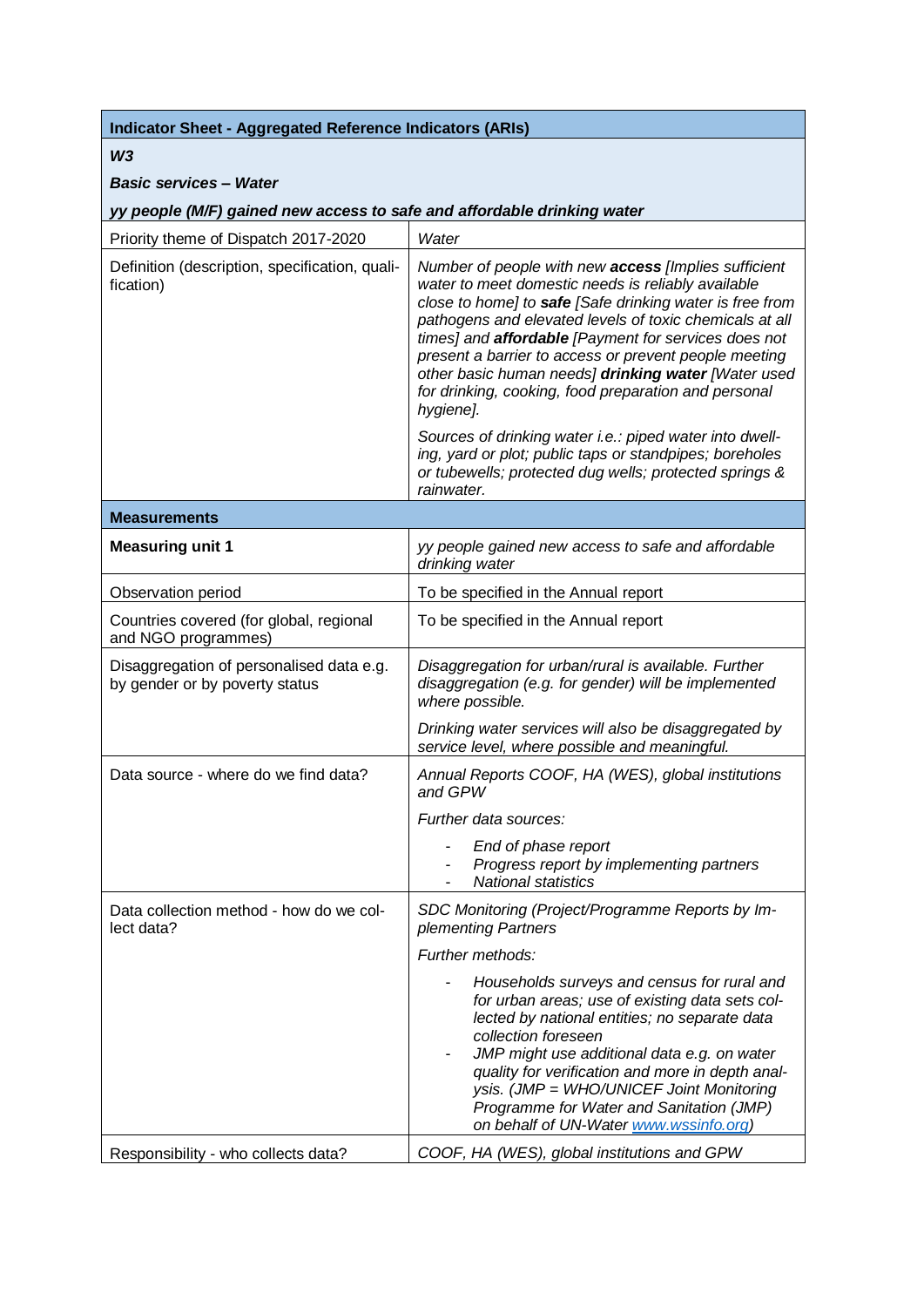#### **Possible messages directed to the public**

*In 2010 the United Nations explicitly recognized the human right to water and sanitation. Neverthe*less, almost one billion people lack access to drinking water and up to 2.5 billion people do not have *sufficient access to sanitation. The sustainable management of water resources represents one of the greatest challenges of the 21st century.*

*In 20zz, the SDC contributed to providing access to safe and affordable drinking water for yy people in xx countries.*

| Links to Dispatch 2017-202 and SDGs |                                                                                                                                                                                                                                                                                                                                                            |
|-------------------------------------|------------------------------------------------------------------------------------------------------------------------------------------------------------------------------------------------------------------------------------------------------------------------------------------------------------------------------------------------------------|
| <b>Effectiveness Goal EG</b>        | <b>EG 3 Basic services</b>                                                                                                                                                                                                                                                                                                                                 |
| (Wirkungsziel WZ)                   | The SDC supports sustainable access to resources, as<br>well as basic services and supply in the areas of<br>health, water, sanitation, food and education; moreover<br>it contributes to sustainable resource management. In<br>regard to its principal beneficiaries, the SDC gives<br>particular attention to gender equality and vulnerable<br>groups. |
| Field of observation                | Contribution towards improving access to good basic<br>services in the fields of water and sanitation, basic<br>education and health, namely of vulnerable groups.                                                                                                                                                                                         |
| Links to SDG Targets & Indicators   | SDG 6.1/6.2 and 6.a/6.b                                                                                                                                                                                                                                                                                                                                    |
| <b>Thematic responsibility</b>      | <b>Focal Point Water</b>                                                                                                                                                                                                                                                                                                                                   |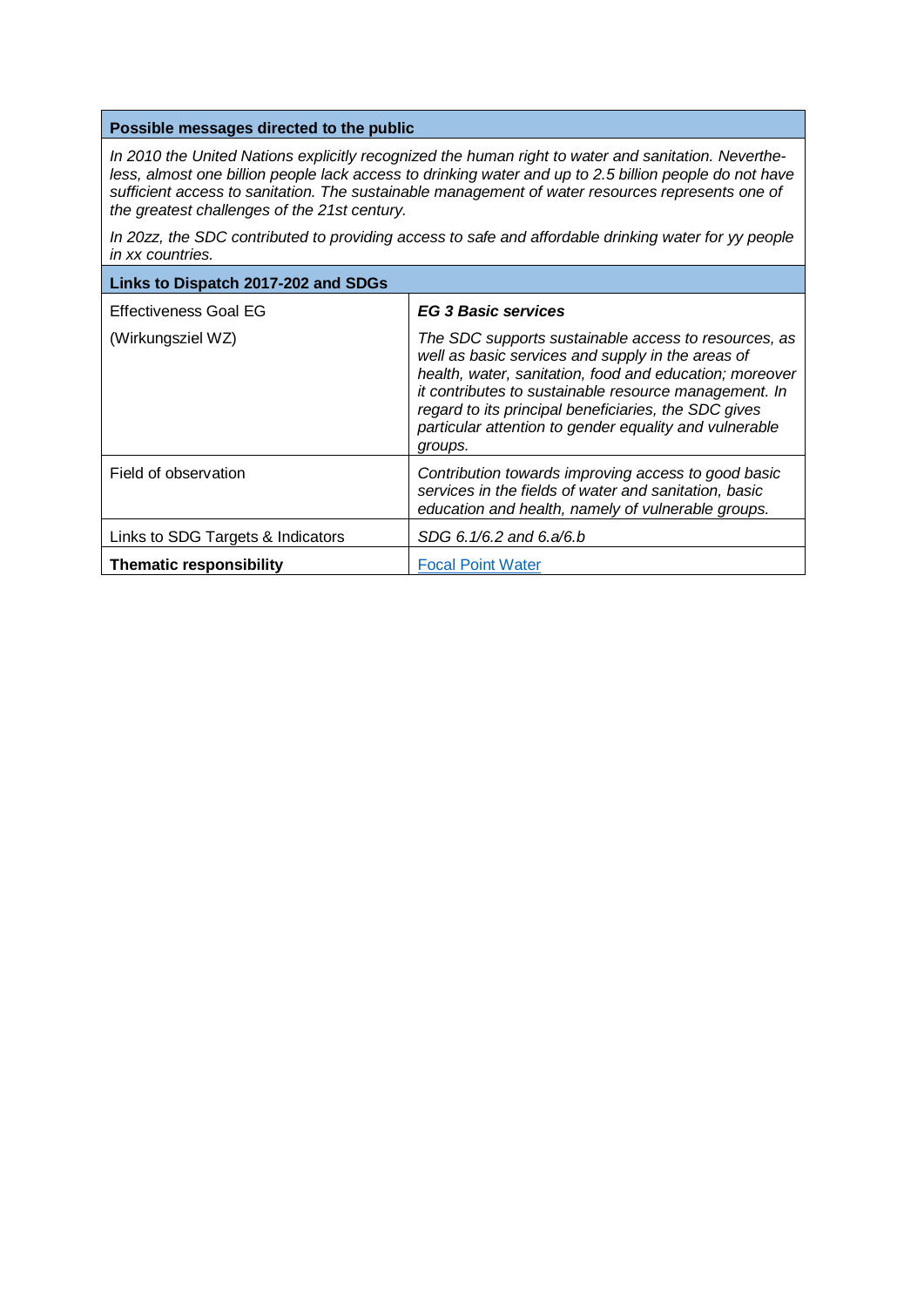#### *W4*

#### *Basic services – Sanitation*

*yy people (M/F) gained new access to adequate and equitable sanitation and hygiene*

| Priority theme of Dispatch 2017-2020                           | Water                                                                                                                                                                                                                                                                                                                                                                                                                                                                                                                                                                                                                                                                                                                                                               |
|----------------------------------------------------------------|---------------------------------------------------------------------------------------------------------------------------------------------------------------------------------------------------------------------------------------------------------------------------------------------------------------------------------------------------------------------------------------------------------------------------------------------------------------------------------------------------------------------------------------------------------------------------------------------------------------------------------------------------------------------------------------------------------------------------------------------------------------------|
| Definition (description, specification, quali-<br>fication)    | Number of people with new access [Implies facilities<br>close to home that can be easily reached and used<br>when needed] to adequate [Implies a system which<br>hygienically separates excreta from human contact as<br>well as safe reuse/treatment of excreta in situ, or safe<br>transport and treatment off-site] and equitable [Implies<br>progressive reduction and elimination of inequalities<br>between population sub-groups] sanitation [Sanitation<br>is the provision of facilities and services for safe man-<br>agement and disposal of human urine and faeces] and<br>hygiene [Hygiene is the conditions and practices that<br>help maintain health and prevent spread of disease<br>including handwashing and menstrual hygiene man-<br>agement]. |
|                                                                | Sanitation facilities used i.e.: flush toilet or pour flush<br>toilets to sewer systems, septic tanks or pit latrines,<br>ventilated improved pit latrines, pit latrines with slab,<br>and composting toilets, which is not share with other<br>households and where excreta is safely disposed in<br>situ or treated off-site.                                                                                                                                                                                                                                                                                                                                                                                                                                     |
|                                                                |                                                                                                                                                                                                                                                                                                                                                                                                                                                                                                                                                                                                                                                                                                                                                                     |
| <b>Measurements</b>                                            |                                                                                                                                                                                                                                                                                                                                                                                                                                                                                                                                                                                                                                                                                                                                                                     |
| <b>Measuring unit 1</b>                                        | yy people gained new access to adequate and equita-<br>ble sanitation and hygiene.                                                                                                                                                                                                                                                                                                                                                                                                                                                                                                                                                                                                                                                                                  |
| Observation period                                             | To be specified in the Annual report                                                                                                                                                                                                                                                                                                                                                                                                                                                                                                                                                                                                                                                                                                                                |
| Countries covered (for global, regional<br>and NGO programmes) | To be specified in the Annual report                                                                                                                                                                                                                                                                                                                                                                                                                                                                                                                                                                                                                                                                                                                                |
| Disaggregation of data e.g. by gender or<br>by poverty status  | Disaggregation for urban/rural is available. Further<br>disaggregation (e.g. for gender) will be implemented<br>where possible.                                                                                                                                                                                                                                                                                                                                                                                                                                                                                                                                                                                                                                     |
|                                                                | Sanitation services will also be disaggregated by type<br>and service level, where possible and meaningful.                                                                                                                                                                                                                                                                                                                                                                                                                                                                                                                                                                                                                                                         |
| Data source - where do we find data?                           | Annual Reports COOF, HA (WES), global institutions<br>and GPW                                                                                                                                                                                                                                                                                                                                                                                                                                                                                                                                                                                                                                                                                                       |
|                                                                | Further data sources:                                                                                                                                                                                                                                                                                                                                                                                                                                                                                                                                                                                                                                                                                                                                               |